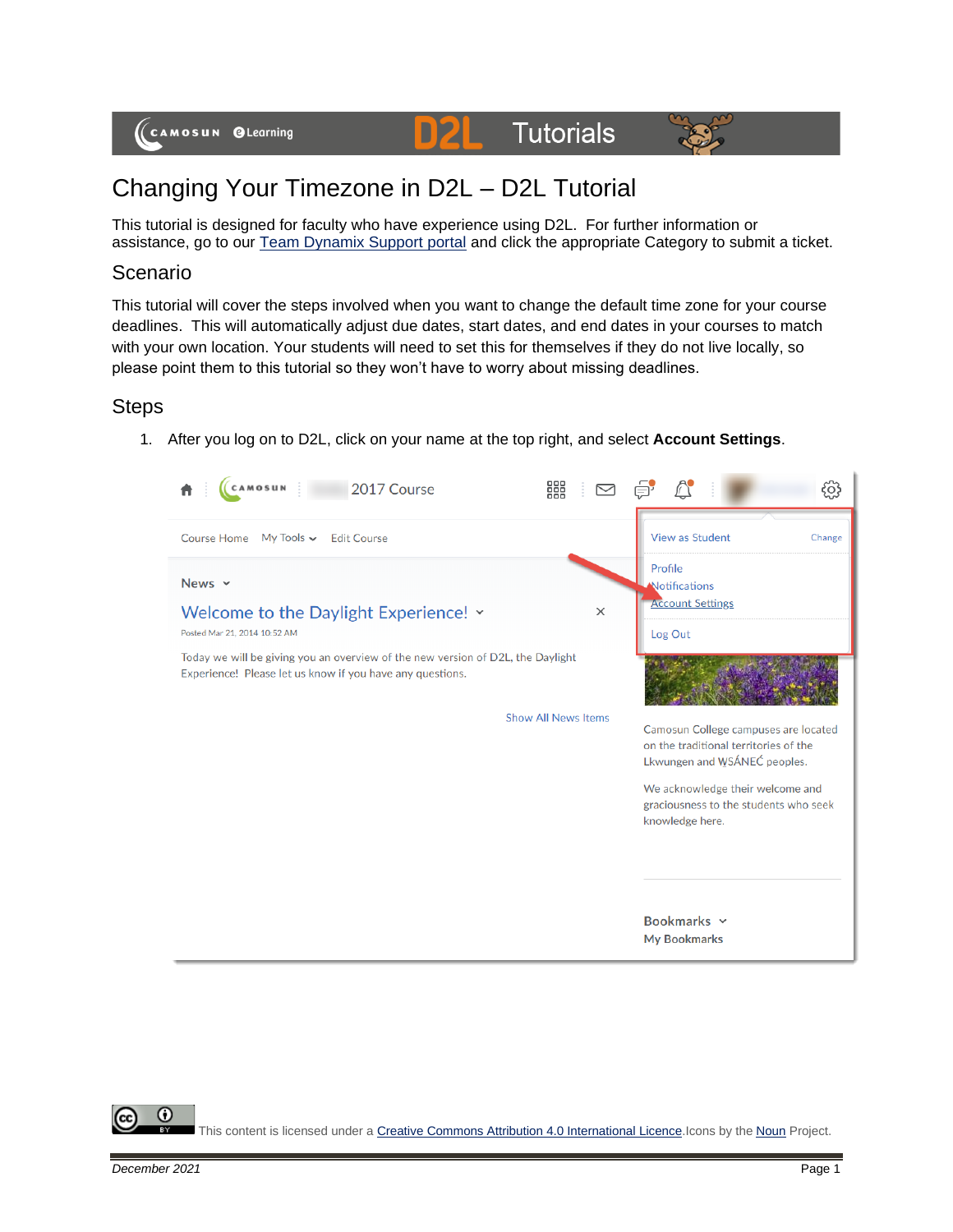2. In the **Account Settings** area, scroll down to the **Time Zone** section.

| Video S <b>t</b> tings                                                                                                           |  |  |  |
|----------------------------------------------------------------------------------------------------------------------------------|--|--|--|
| This setting ensigles assistive technologies can detect videos. As a consequence, videos will overlap menus. It does not influen |  |  |  |
| Optimize video presentation for programmatically-driven assistive technologies                                                   |  |  |  |
| Locale <sup>k</sup> Language                                                                                                     |  |  |  |
| Preferred Lonale and Language                                                                                                    |  |  |  |
| -- Defa <b>l</b> t -- CDN English<br>$\checkmark$                                                                                |  |  |  |
| <b>Time Zone</b>                                                                                                                 |  |  |  |
| You can set your preferred time zone, which will show all of your times with dates in that time zone.                            |  |  |  |
| <b>Continent</b>                                                                                                                 |  |  |  |
| <b>Americas</b><br>$\checkmark$                                                                                                  |  |  |  |
| Select a continent to populate the list of time zones.                                                                           |  |  |  |
| <b>Time Zone</b>                                                                                                                 |  |  |  |
| GMT-8:00 Canada - Vancouver                                                                                                      |  |  |  |
| Offset in hours from UTC, time zone name.                                                                                        |  |  |  |
| Signing In                                                                                                                       |  |  |  |
| Online Status                                                                                                                    |  |  |  |
| <b>Save and Close</b><br><b>Save</b><br>Cancel                                                                                   |  |  |  |

3. From the **Continent** drop-down, select your continent.

| <b>Time Zone</b>                                                                                      |                                 |  |
|-------------------------------------------------------------------------------------------------------|---------------------------------|--|
| You can set your preferred time zone, which will show all of your times with dates in that time zone. |                                 |  |
| <b>Continent</b><br>Amoricas<br>$\checkmark$                                                          |                                 |  |
| Afri<br>-a<br><b>Ficas</b><br>A                                                                       | opulate the list of time zones. |  |
| Asia                                                                                                  | la - Vancouver<br>$\checkmark$  |  |
| Europe<br>Oceania                                                                                     | TC, time zone name.             |  |
| Signing In                                                                                            |                                 |  |
| Online Status                                                                                         |                                 |  |
| <b>Save and Close</b>                                                                                 | Save<br>Cancel                  |  |

This content is licensed under [a Creative Commons Attribution 4.0 International Licence.I](https://creativecommons.org/licenses/by/4.0/)cons by the [Noun](https://creativecommons.org/website-icons/) Project.

 $\overline{0}$ 

(cc